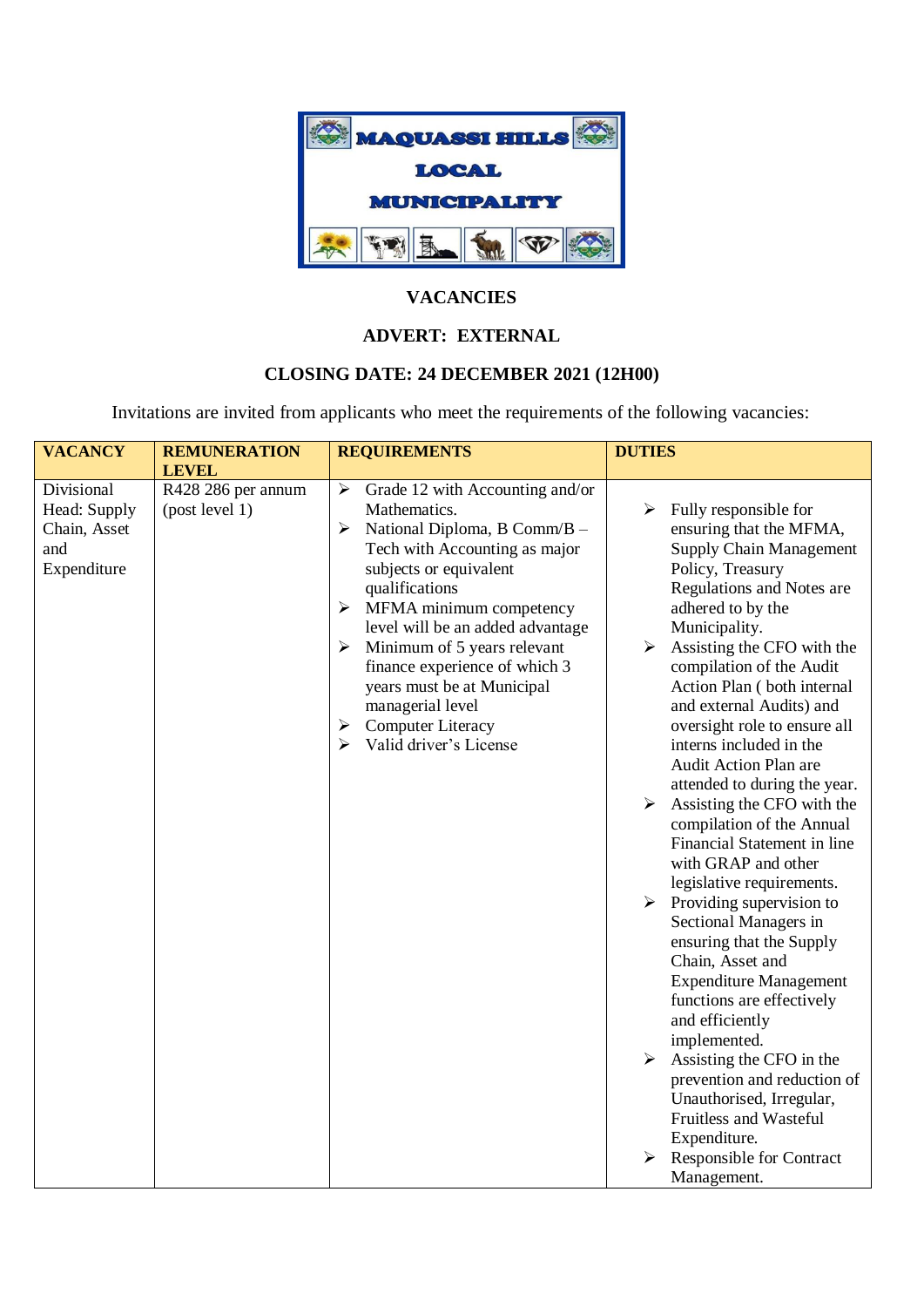|                                                            |                                      |                                                                                                                                                                                                                                                                                                                                                                                                                                       | $\blacktriangleright$<br>Maintaining and updating<br>records regarding salaries<br>and creditors.<br>$\blacktriangleright$<br>Providing support with<br>regards to the consolidation<br>of supply chain,<br>expenditure, and asset and<br>fleet management.<br>$\triangleright$ Responsible for asset and<br>fleet management<br>Performing relevant<br>$\blacktriangleright$<br>reconciliation and registers<br>Assist with the training of<br>➤<br><b>Municipal Finance</b><br>Management Interns<br>$\blacktriangleright$<br>Any reasonable task that<br>may be assign by the CFO                                                                                                                                                                                                                                                                                                                                                                                                                                                                                                   |
|------------------------------------------------------------|--------------------------------------|---------------------------------------------------------------------------------------------------------------------------------------------------------------------------------------------------------------------------------------------------------------------------------------------------------------------------------------------------------------------------------------------------------------------------------------|----------------------------------------------------------------------------------------------------------------------------------------------------------------------------------------------------------------------------------------------------------------------------------------------------------------------------------------------------------------------------------------------------------------------------------------------------------------------------------------------------------------------------------------------------------------------------------------------------------------------------------------------------------------------------------------------------------------------------------------------------------------------------------------------------------------------------------------------------------------------------------------------------------------------------------------------------------------------------------------------------------------------------------------------------------------------------------------|
| Divisional<br>Head:<br>Revenue,<br>Budget and<br>Reporting | R428 286 per annum<br>(post level 1) | Grade 12 with Accounting<br>➤<br>and/or Mathematics.<br>National Diploma, B<br>➤<br>Comm/B-Tech with<br>Accounting as major<br>subjects or equivalent<br>qualifications<br>MFMA minimum<br>≻<br>competency level will be an<br>added advantage<br>Minimum of 5 years<br>➤<br>relevant finance experience<br>of which 3 years must be at<br>Municipal managerial level<br><b>Computer Literacy</b><br>➤<br>Valid driver's License<br>≻ | Assisting C.F.O with the<br>➤<br>compilation of the<br>municipality's budget/<br>adjustment budget and<br>SDBIO.<br>Fully responsible for the<br>➤<br>compilation and<br>submission of all MFMA<br>monthly, quarterly, half -<br>yearly, annual reporting.<br>Fully responsible for<br>➤<br>ensuring that the MFMA<br>and Financial Regulations<br>are adhered to by the<br>municipality.<br>Assisting the C.F.O with<br>$\blacktriangleright$<br>the compilation of the<br>Audit Action Plan (both<br><b>Internal and External</b><br>Audits) and oversight role<br>to ensure all items included<br>in the Audit Action Plan<br>are attended to during the<br>year.<br>$\blacktriangleright$<br>Assisting the C.F.O with<br>the compilation of the<br><b>Annual Financial Statement</b><br>in line with GRAP and<br>other legislative<br>requirements.<br>Assisting with the<br>compilation of Annual<br>Report information.<br>Perform revenue-related<br>$\blacktriangleright$<br>activities to ensure the<br>accurate recording of<br>information regarding<br>revenue management. |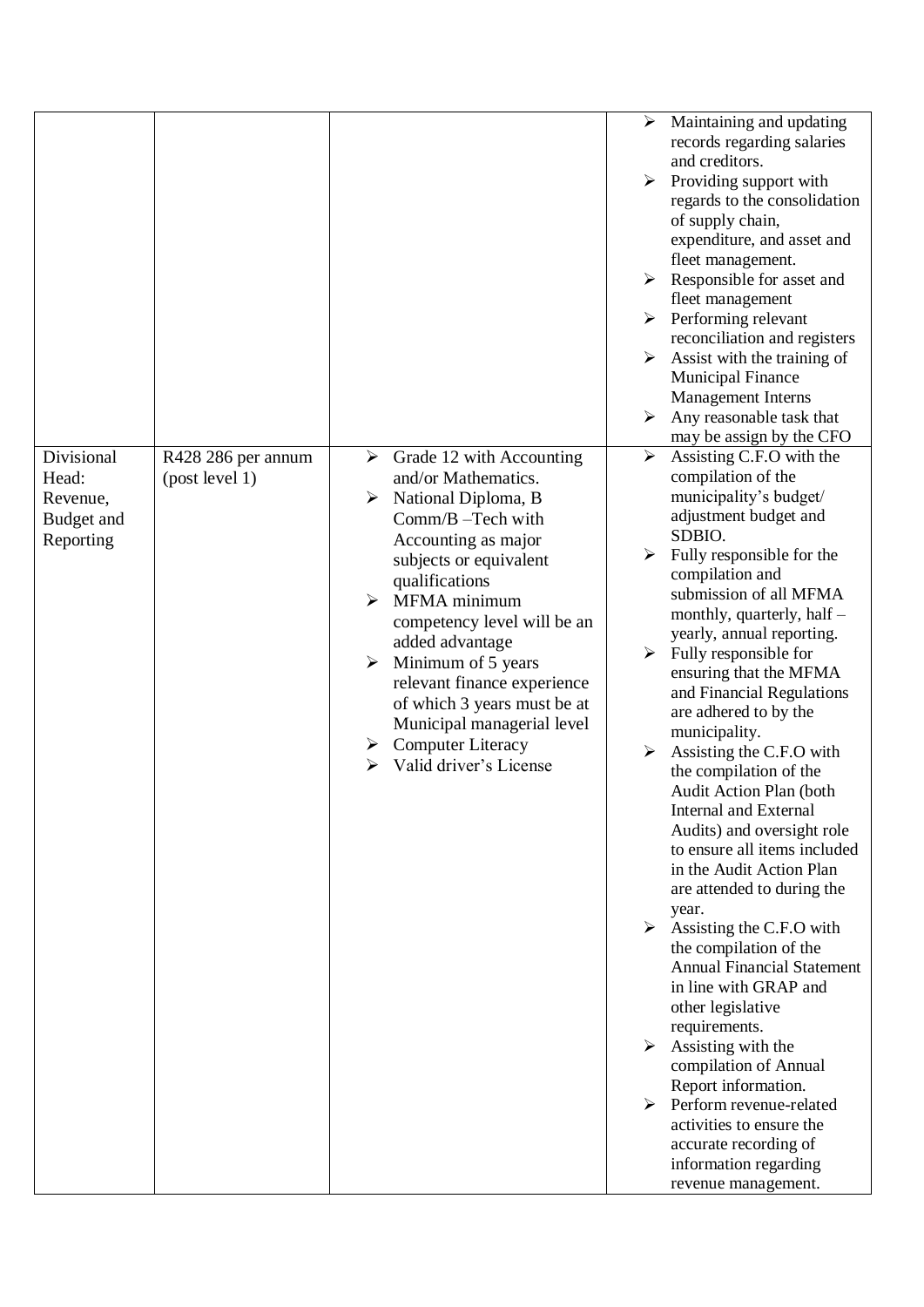|                                |                                |                                                                                                                                           | ⋗                     | Coordinate and control the<br>various internal functions<br>and activities to ensure<br>timely and proper<br>collection of all income due<br>to Council.                              |
|--------------------------------|--------------------------------|-------------------------------------------------------------------------------------------------------------------------------------------|-----------------------|---------------------------------------------------------------------------------------------------------------------------------------------------------------------------------------|
|                                |                                |                                                                                                                                           | ➤                     | Providing supervision to<br>Sectional Managers in<br>ensuring that the Revenue<br>and Budget Management<br>and Reporting functions are<br>effectively and efficiently<br>implemented. |
|                                |                                |                                                                                                                                           | $\blacktriangleright$ | Performing relevant<br>reconciliations and<br>registers (investments and<br>loans)                                                                                                    |
|                                |                                |                                                                                                                                           | ➤                     | Assisting with the training<br>of Municipal Finance<br>Management Interns.                                                                                                            |
|                                |                                |                                                                                                                                           |                       | Any reasonable task that<br>may be assigned by the<br>C.F.O.                                                                                                                          |
| Public<br>Relations<br>Officer | R238 146, 00<br>(post Level 6) | Grade 12<br>➤<br>Media/<br>➤<br>Computer/ journalism<br>➤<br>qualification literate<br>Computer literate (MS<br>➤<br>Office Applications) | $\blacktriangleright$ | Link the Council with the<br>community to ensure<br>continuous interaction<br>between the Council and<br>the community is ensured                                                     |
|                                |                                |                                                                                                                                           | ≻                     | Ensure implementation of<br>the approved<br>communication strategy for<br>the municipality                                                                                            |
|                                |                                |                                                                                                                                           | ➤                     | Maintain, coordinate and<br>upload website content,<br>social and print media<br>publications                                                                                         |
|                                |                                |                                                                                                                                           | ➤                     | Assist with drafting<br>of media releases and<br>organise media conferences                                                                                                           |
|                                |                                |                                                                                                                                           |                       | $\triangleright$ Organise and manage all<br>communication events<br>Responsible for the                                                                                               |
|                                |                                |                                                                                                                                           |                       | coordination of all<br>activities associated with<br>communication as the                                                                                                             |
|                                |                                |                                                                                                                                           | ➤                     | central point<br>Render assistance to other<br>stakeholders as and when<br>required on other requests                                                                                 |
|                                |                                |                                                                                                                                           |                       | Administer and responsible<br>for uploading publications<br>on municipal website and<br>social media                                                                                  |